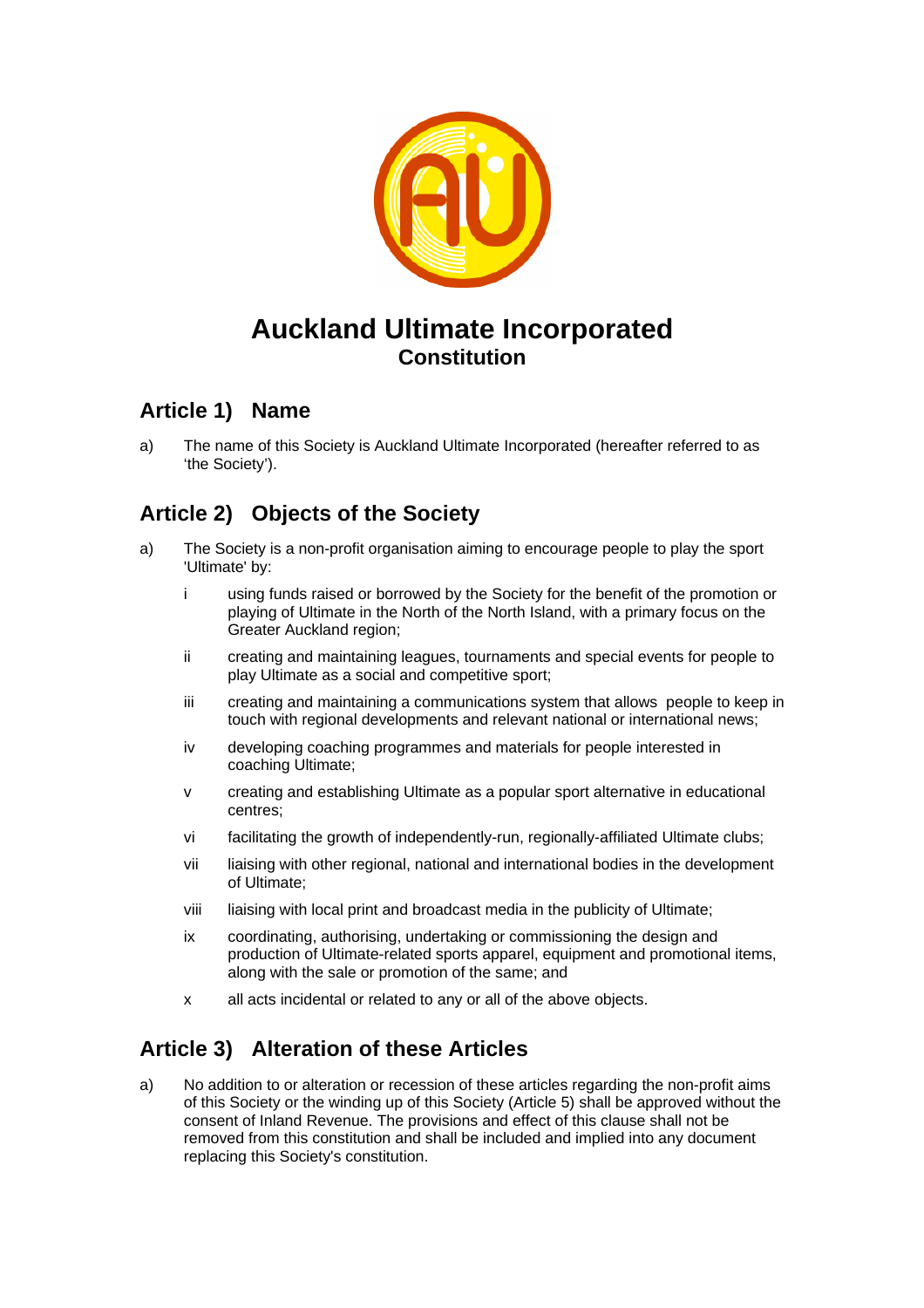- b) But for any clauses referred to in Article 3.a, articles may be altered, added to or rescinded by a resolution passed by at least a TWO-THIRDS (2:1) majority of votes at a general meeting of the Society.
- c) Meeting notifications must contain details of proposed changes.

### **Article 4) Common Seal**

- a) The Society's Common Seal is to be held by a designated executive officer.
- b) Whenever the Common Seal is required to be affixed to any document, a resolution must first be passed by the executive to that effect.
- c) The officer authorised to affix the Common Seal must at the same time sign the document involved.
- d) The Society's Common Seal is to bear the Society's name, it's incorporation number and the words "Common Seal".

### **Article 5) Winding Up**

- a) The Society may be wound up by a resolution passed in accordance with the provisions of the Incorporated Societies Act 1908, or of any subsequent amendments thereof.
- b) Upon winding up, or dissolution by the Registrar, the assets of the Society may be disposed of in accordance with a resolution passed at a General Meeting for the assets to be used for the benefit of another non-profit organisation. Neither funds nor assets may be distributed among members.
- c) Auckland Ultimate allows legally constituted non-profit organisations to become organisational members of the Society. However, once a N.P.O. becomes a member, they may not be permitted to receive assets, should the Society wind up. Therefore, care must be taken with organisational membership - non-profit school groups, for instance, could be denied property because of a membership with us.

### **Article 6) Control and Investment of Funds**

- a) **Bank Accounts:**
	- i The Society shall maintain at least one current bank account.
	- ii The Society will only release money when a request is clear that it will be used to directly assist in following the objects described in Article 2.
	- iii At least one nominated officer of the Society shall sign all cheques or withdrawal slips.

### **Article 7) Power to Borrow Money**

- a) The Society may borrow money subject to approval at a General Meeting through a majority vote.
- b) Money borrowed by the Society may only be used to assist in executing the objects described in Article 2.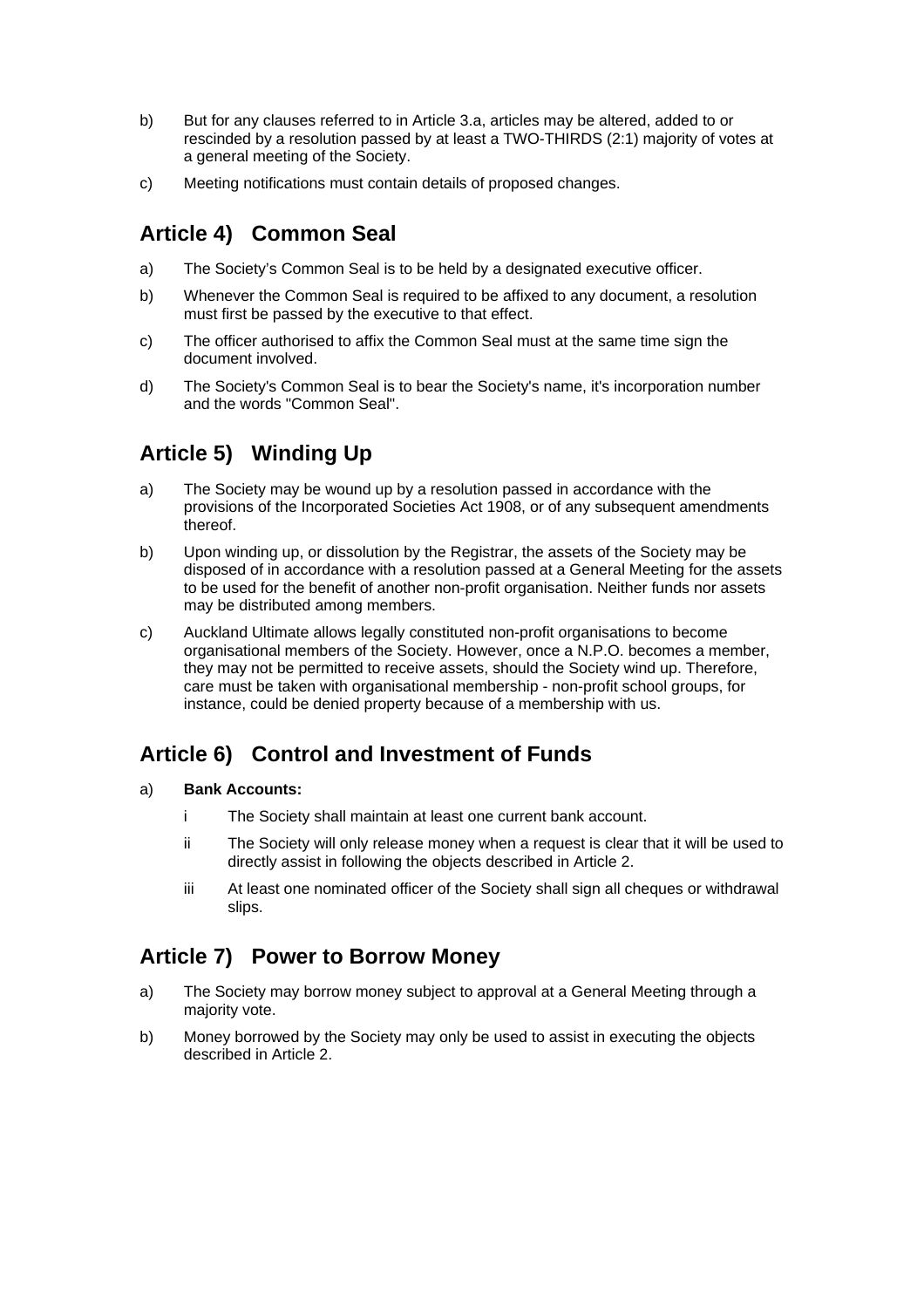# **Article 8) Membership**

- a) Membership is subscription-based for the period of 1 April to 31 March of the following year.
- b) Membership is open to all individuals, as well as legally-recognised organisations, including, but not limited to, educational institutes, commercial businesses, clubs and Societies and trusts, provided that the individual or organisation does not have aims or agendas that conflict with the objects of this Society.
- c) **Eligibility:**
	- i **Individual** : Any individual interested in playing or promoting the sport of Ultimate may become an individual member.
	- ii **Organisation** : Any legally-constituted organisation or business interested in promoting the activity of Ultimate through playing, coaching, sponsorship, administrative support, facilities grant, or other related assistance or participation, may become an organisational member of this Society.
	- iii **Special / Honorary** : Any individual or organisation may be granted special or honorary membership status by a majority vote at the Society's AGM or a SGM.
- d) No individual or organisation may qualify to be nominated for a special membership unless they have been a member of the Society for at least THREE (3) years. The years need not be consecutive.
- e) Conditions surrounding membership subscriptions, eg. duration, services in kind and exceptions, will be determined by the executive.

### **Article 9) Membership Fees**

- a) Membership fees may only be set or altered at a General Meeting.
- b) Changes in membership fees may be effective immediately, but may only affect new subscriptions, or members renewing their subscription once their current arrangement has expired.
- c) The membership fee shall be \$10. This fee shall be deducted from the first entry by an individual into any event organised by Auckland Ultimate within the subscription period.

### **Article 10) Termination of Membership**

- a) **Resignation (Non-executive):**
	- i Any member may resign from the Society by notifying the executive by post, fax or email.
	- ii While the termination of membership rights is immediate, the executive will work with the outgoing member to resolve any outgtanding fees or responsibilities.
- b) **Lapse:**
	- i **Non-Executive**: Membership will lapse if any meiber fails to re-new their membership fee by the due date specified on the membership subscription.
	- ii **Executive**: A current executive officer's membership will lapse THIRTY (30) days after the next AGM, OR if they fail to renew their membership by the due date specified on their membership subscription, whichever option is the longer.

#### c) **Suspension or Expulsion:**

i Any member of the Society may call into question the actions of another member by submitting a case in writing to the executive.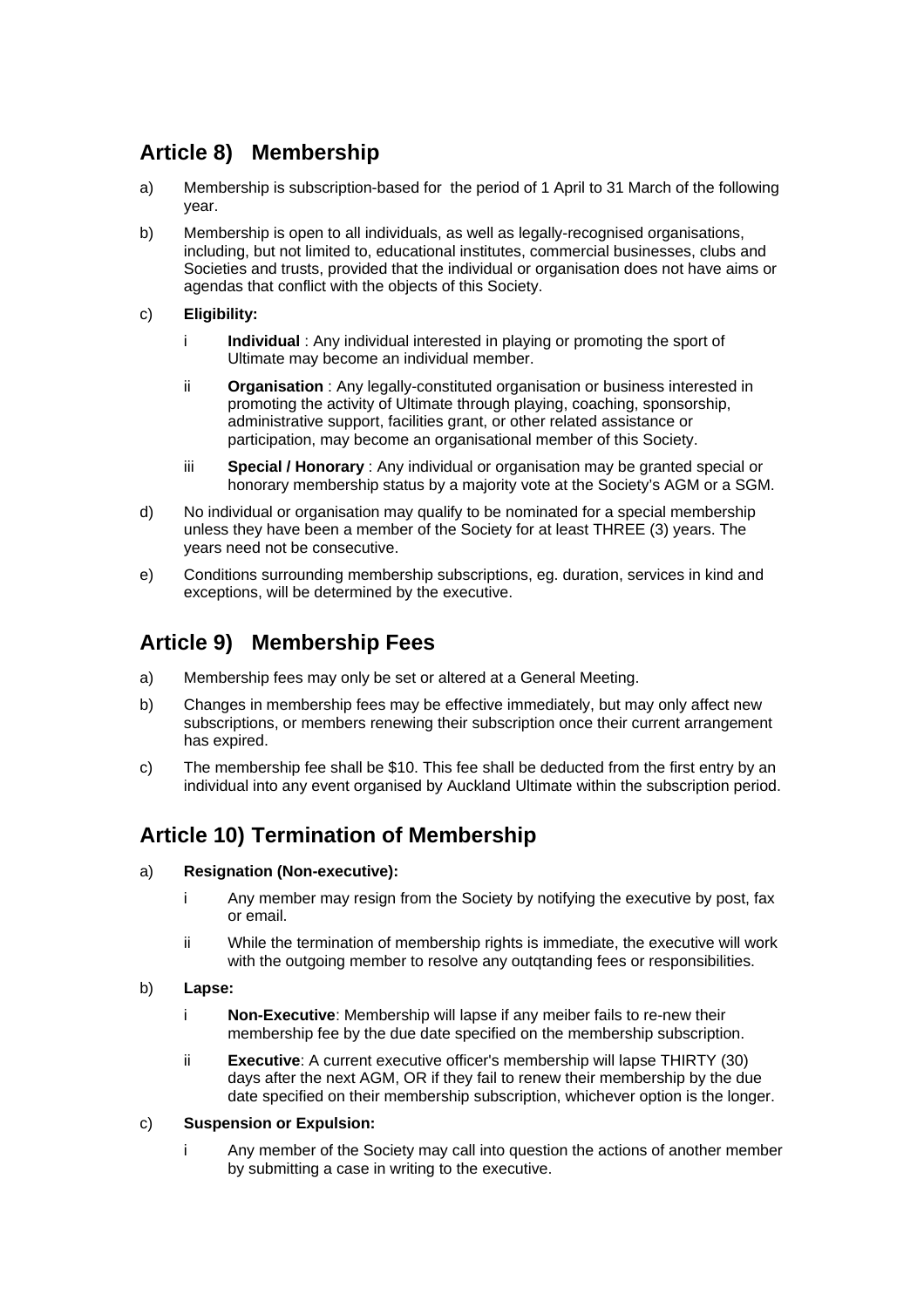- ii If a member has acted contrary to the Society's objects, that member may be suspended or asked to resign from the Society.
- iii The executive will consider the question of suspension or expulsion internally, inviting the parties concerned to meet and discuss. If mediation between the parties fails to produce a swift result in the opinion of the executive, the executive may elect to discuss the evidence in-committee and issue a decision.

### **Article 11) Appointment of Executive Officers**

a) **Officer – Definition:** Throughout this Society's constitution, the terms "officer", "executive officer" and "executive", refer to any and all officers voted or appointed to sit on the Society's administrative body.

#### b) **Primary Executive Officers - Definition:**

- i At the Society's AGM, the following positions MUST be filled from the Society's individual members (as outlined in Article 8.c.i) for the Society to be considered constitutionally operational:
- **President** Represents the Society in external organisational circles:
- **Secretary** Ensures records are kept and stored appropriately;
- **Treasurer** Ensures the integrity of the Society's financial state is appropriate with the Society's banking services, commercial businesses and government agents.
- ii No person may hold more than one primary position on the Society's executive.

#### c) **Auxiliary Executive Officers - Definition:**

 Auxiliary officers are positions on the Society's administrative body, normally with specific roles, with equal voting and participation rights to the primary officers, but these positions are NOT counted toward forming a constitutionally operational executive.

- i The number and roles of auxiliary officers may change from year to year, as a General Meeting of members deems appropriate.
- ii A list of auxiliary roles might include, but is not limited to:
- **Competition Director** Charged with setting up and maintaining a healthy Ultimate scene by planning leagues, special tournaments, fees and facilities that allow the membership to play competitively and regularly.
- **Student (Auckland) Representative** Charged to represent student players in tertiary institutions.
- **Membership Director** Charged with processing membership to the Society, managing a membership database, issuing members with re-enrolment notices, preparing statistical analyses of membership composition for consideration.
- • **Members-At-Large** Officers aiding the executive in normal and special duties in an ad-hoc capacity.

#### d) **Election Order:**

The election of officers must follow this procedure:

- i Anyone interested in campaigning for a position should at least recruit a nominator present at an appropriate General Meeting;
- ii The voting-in of the executive must go in this order: The PRIMARY EXECUTIVE OFFICERS, as defined (and in the order listed) in Article 11.b, then AUXILIARY EXECUTIVE OFFICERS, in any order.
- iii All confirmed nominees, contested or not, should be prepared to present credentials or testimony to the General Meeting for a particular position.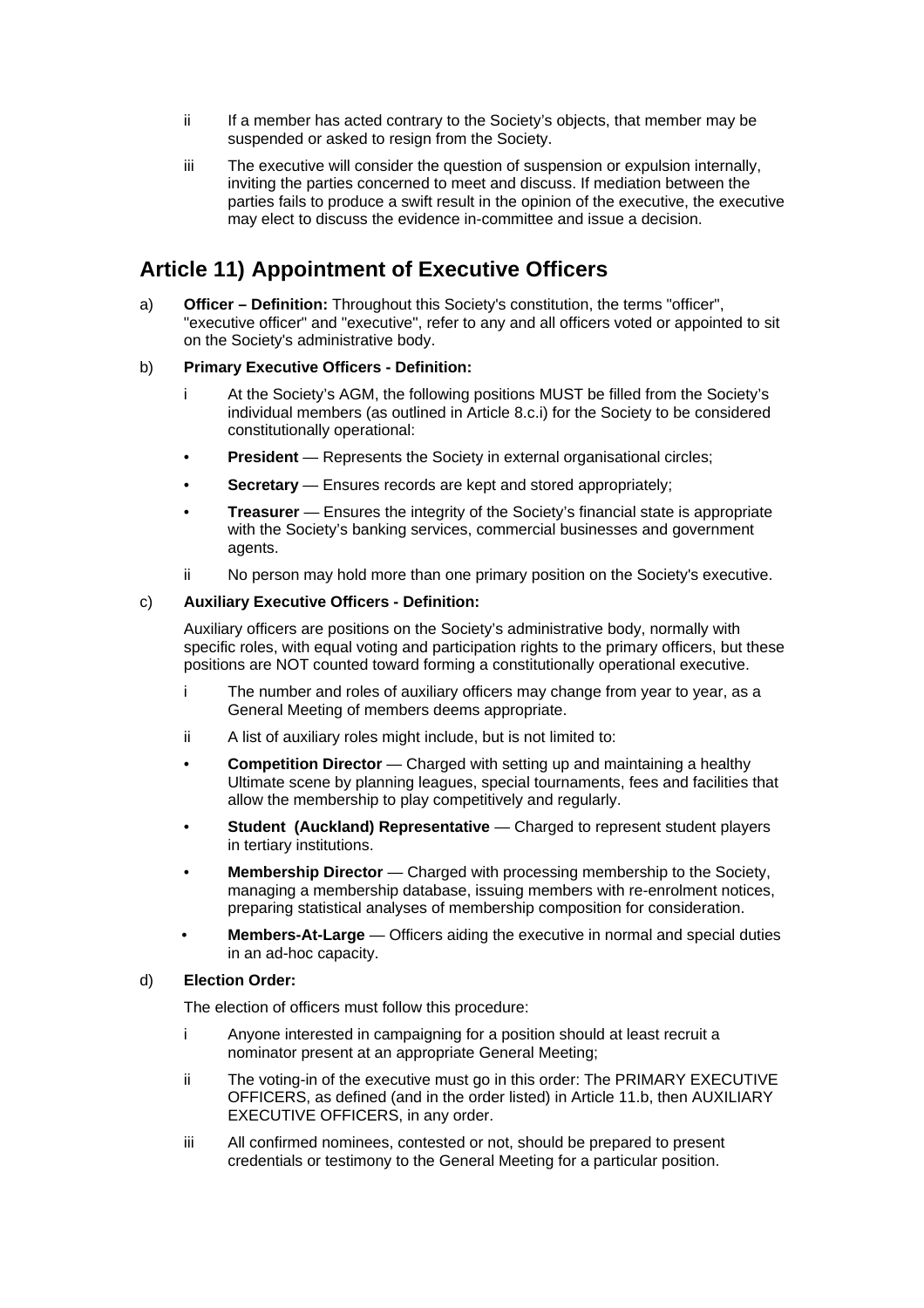#### e) **Liability:**

- i The responsibility for the day-to-day running of the Society falls equally with all officers.
- ii If an officer retires or leaves before their full term of office is up, they will be considered liable for any resolutions taken to action while they were in office.
- f) At an Annual General Meeting, the Chairman may put to a vote auxiliary officers for the year.
- g) All current officers automatically retire THIRTY (30) DAYS following the Society's next AGM. However, they are available for re-election. This 30 day period should be treated as a briefing period for the incoming executive, where any new officers are trained and assisted by the outgoing executive.

### **Article 12) Termination of Executive Officers**

#### a) **Resignation:**

- i Any officer may step down FOURTEEN (14) days after notifying the executive.
- ii A resigning officer must ensure that the rest of the executive is fully aware of any responsibilities that officer might have left unfinished.
- iii If a resigning officer is one of the primary officers, the remaining officers may appoint any consenting auxiliary officer to that position in order to ensure the Society's operational quorum is intact.

#### b) **Sudden Departure / State of Stall:**

- i **Definition**: A State of Stall, or a Stalled Executive, is a mandatory halt on all new general business of the Society because the Society does not have a full roster of primary officers. A Stalled Executive may not enter into new contracts, authorise new initiatives or engage in any new activity other than the filling of the primary three seats on the executive.
- Ii A State of Stall occurs when one or more of the primary officers resigns or suddenly departs, and no auxiliary officer is able to fill the vacant primary position(s) as described in Article 12.a.iii.
- iii The remaining officers are empowered to run the Society as a legal entity for no more than TWENTY-ONE (21) days after the executive is Stalled.
- iv Current projects already underway, or events that occur within that 21 days that have already been fully arranged, may continue as planned at the discretion of the Society's remaining officers.
- v The Stalled Executive is to immediately issue the membership with a notice of a Special General Meeting (as outlined in Article 13.c), the main purpose of which is to fill the vacant primary position(s).
- vi Only when a primary executive has been fully established may the State of Stall be lifted.
- vii If the State of Stall is not lifted after 21 days, the Society is to notify the Registrar of Incorporated Societies and begin proceedings for winding up the Society as outlined in Article 5.

### **Article 13) General Meetings**

#### a) **Mandatories:**

All General Meetings must satisfy the following conditions: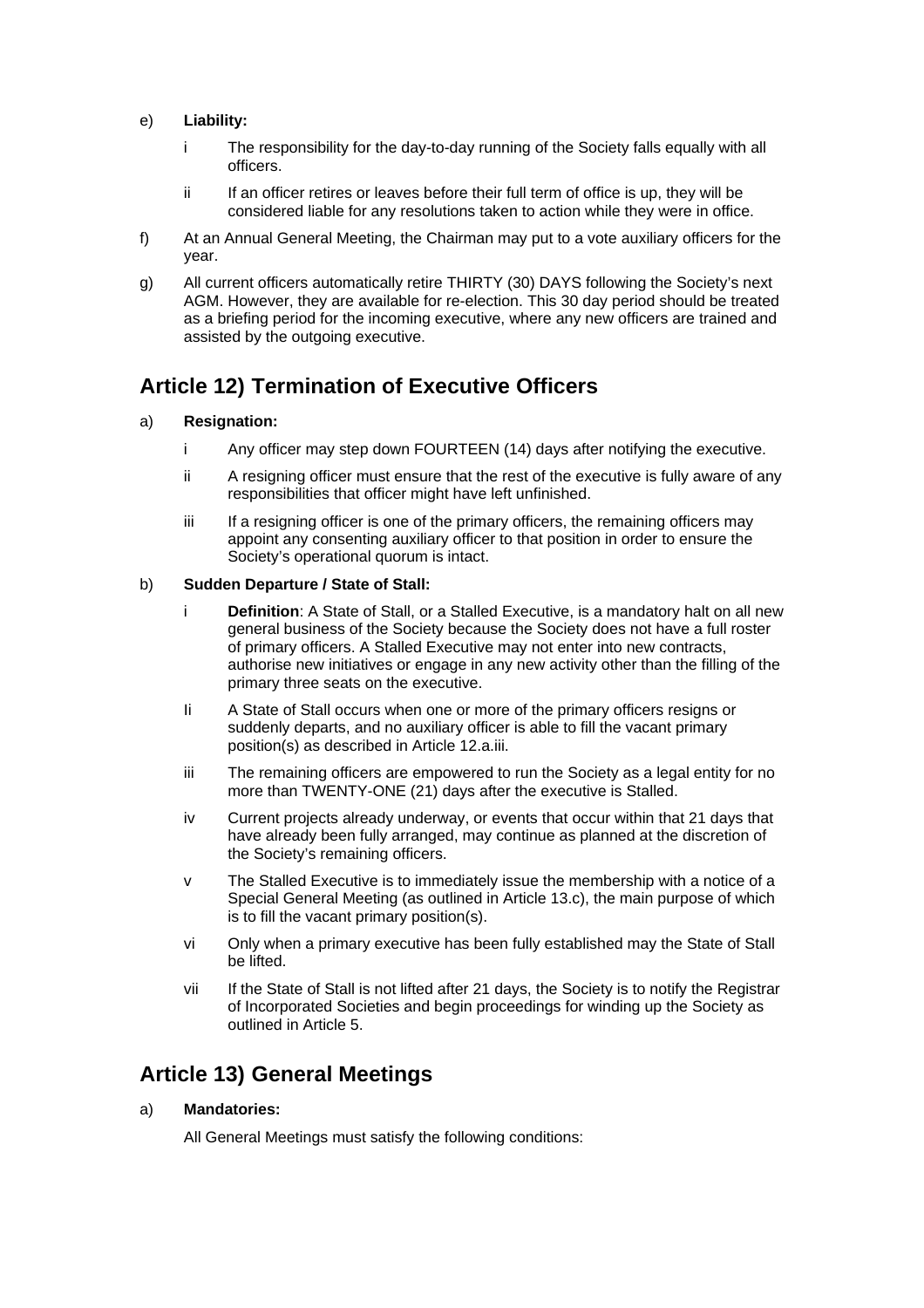- i At least FOURTEEN (14) DAYS NOTICE must be given to the membership by email or other appropriate means, detailing the meeting's location, date, time and proposed agenda.
- ii Once announced, the date and time of commencement may not be changed.
- iii Excluding the date and time of commencement, changes to the agenda may be made after the initial announcement, but not within FORTY-EIGHT (48) HOURS of the meeting's proposed start time.
- iv The location should be regionally comfortable to a significant number of the Society's members.
- v A general meeting's quorum shall be at least TWO (2) primary officers and no less than 8 other members.
- vi Any individual member of the Society (as defined in Article 8.c.i) may act as Chairman for the meeting, and the Chairman may change during the course of the meeting as the membership deems appropriate through a majority vote.

#### b) **Annual General Meetings:**

- i An AGM should be held each year for the following purposes:
- to receive the Society's Annual Report;
- to receive the Society's annual financial statement;
- to elect officers for the new year;
- to recognize and reward significant achievements from the year;
- to decide on any notice of motion proposed by any members;

#### c) **Special General Meetings:**

- i A SGM may be called by the executive for any special purpose. That purpose may include, but is not limited to, these examples in the Society's interest:
- extraordinary issues regarding the treasury;
- proposed changes to these Articles of Association;
- proposed changes to the make up, structure or role of the executive.
- ii A SGM may also be called using a written notice of motion to the executive from no less than TEN (10) members of the Society.
- d) Minutes of General Meetings should be made available to the membership.

### **Article 14) Executive Meetings**

- a) Executive meetings may be held as, when or where required, in order to transact the Society's business and decide on any resolutions put to the meeting.
- b) At all executive meetings, a quorum shall be at least half of the total number of officers elected.
- c) An agreed-upon Chairman will conduct all meetings and every officer is entitled to one vote on every motion put forward.
- d) Every motion put to a vote is, unless otherwise stated, decided by a simple majority vote. Voting follows the procedures outlined in Article 15.
- e) Minutes of meetings should be made available to all members of the Society.
- f) **Virtual Executive Meetings:**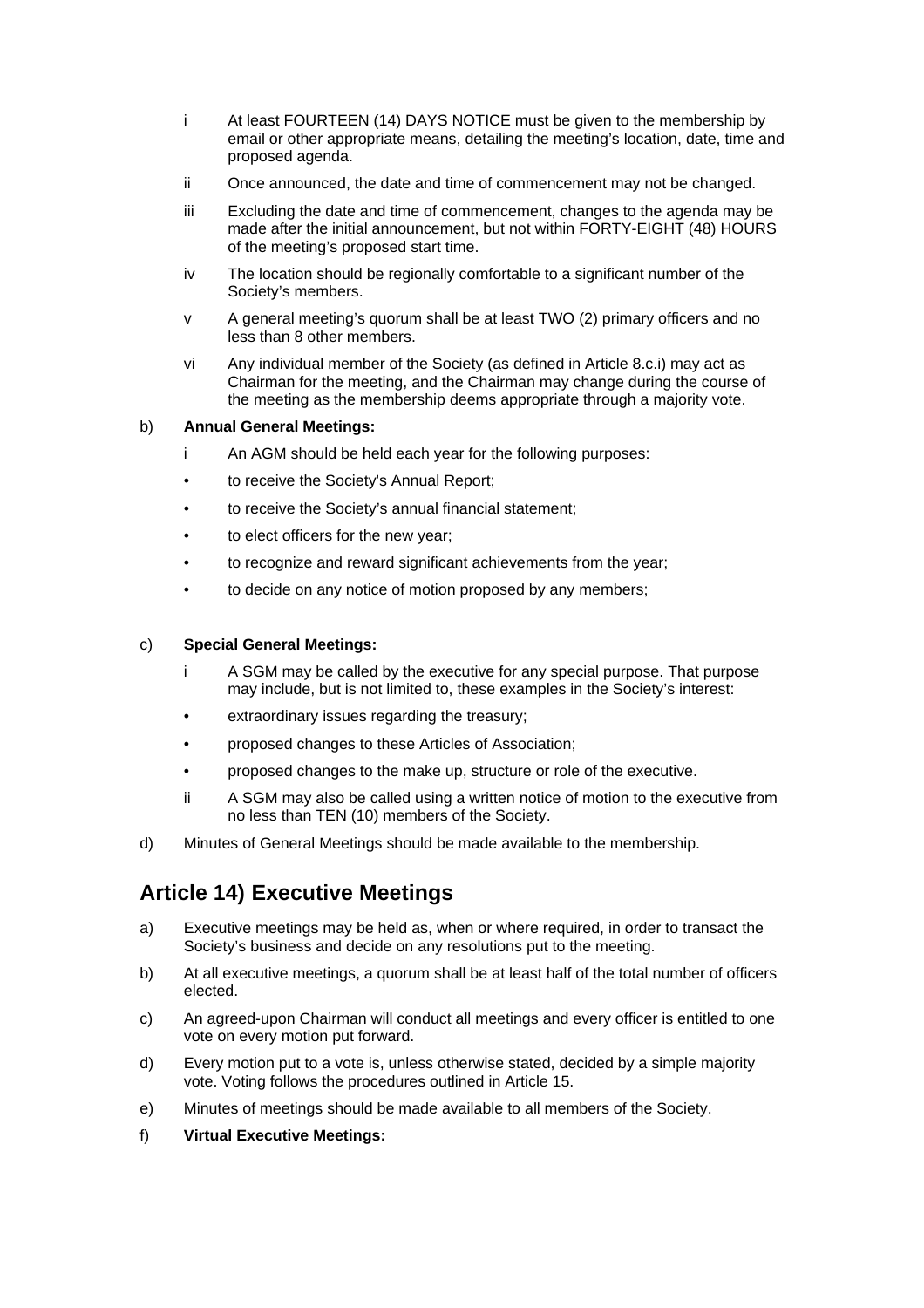- i Officers may conduct ongoing Society business, including administration, discussion, voting and publicity via electronic network or other agreed-upon method available to all members of the executive.
- Ii At a physical executive meeting, email discussions and decisions since the last previous meeting should be summarised and entered into the minutes.

# **Article 15) Voting**

- a) Voting will, in all cases, at all levels, except for contested elections to the executive or unless decided to the contrary by those present at the meeting, be open. It will comprise of a show of hands.
- b) Contested elections of officers will be resolved by a private polling of the attending members.
- c) Every motion put to a vote is, unless otherwise stated, resolved by a simple majority vote cast by members.
- d) In the event of a tie, the motion is defeated.
- e) Postal or proxy votes will only be accepted in a referendum. Votes in-absentia are not considered appropriate for motions undergoing discussion at a General or Executive Meeting.

#### f) **Virtual Executive Voting:**

- i Any officer may call for a vote of the executive via electronic network.
- ii A motion put to a virtual vote must also include a deadline at which polling ends.
- iii Virtual voting on motions or items worth less than TWO HUNDRED NZ DOLLARS (NZ\$200.00) inclusive of taxes, charges or sundry expenses, are actionable by the executive.
- iv Virtual voting on motions or items equal to or more than the amount specified in Article 15.f.iii may be voted upon, but can only be ratified and executed by the executive at the next face-to-face executive meeting.
- v A motion is passed if:
- the majority of votes from the executive are in favour of the motion, AND;
- at least half of the executive has voted by the polling deadline.